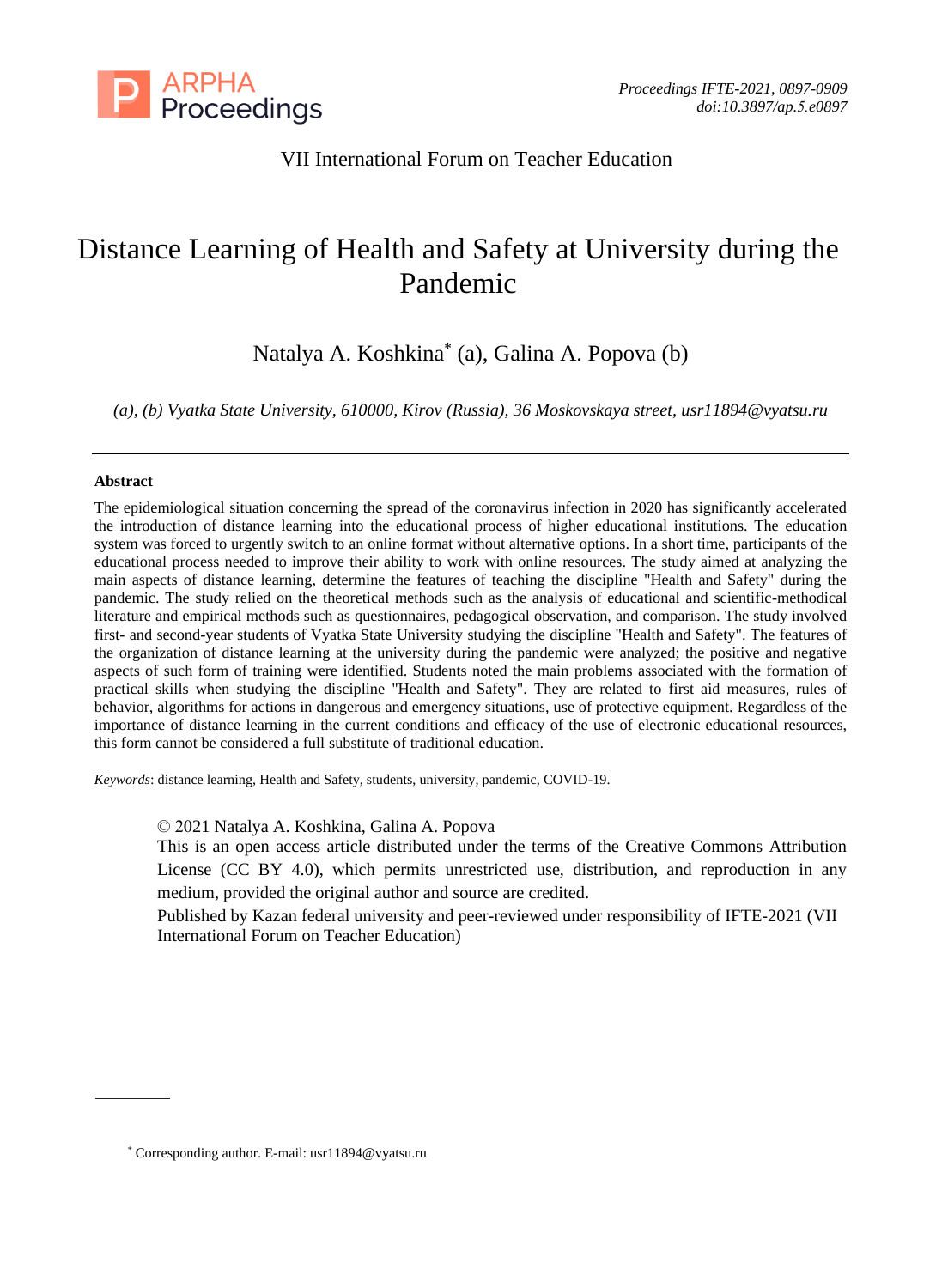#### **Introduction**

One of the key tasks of the Strategy for the Social and Economic Development of Russia until 2024 is the digital transformation of education which is built on modernization of the education system, including methods and organizational forms of educational activities, planned educational results and their assessment. The digital educational environment aims to improve the quality of educational results of students, expanding opportunities for solving educational problems, and most effectively controlling the results of students' educational activities (Khudolei, 2020).

The spread of the coronavirus infection and the epidemiological situation in 2020 contributed to the rapid development of distance learning, mastering new digital technologies and communication tools by all participants in the educational process (Aleshkovskiy, Gasparishvili, Krukhmaleva, Narbut, & Savina, 2020; Ali, 2020; Saveleva, I. V. & Saveleva, A. E., 2020; Zhu & Liu, 2020).

The shift to distance learning ensured the continuous work of the entire educational process in all educational institutions with varying degrees of success. This has also influenced the discipline "Health and Safety". According to the requirements of the Federal State Educational Standard of Higher Education (2014), this discipline is obligatory in the framework of mastering all areas of training, and it is aimed at forming professional culture of safe behavior, which has become even more demanded and significant in the current situation. Due to the reduction of a significant number of lectures and practical classes, a part of the educational material is studied by students in the form of independent work. In this regard, it is necessary to facilitate this work through the distance learning format.

The distance learning is not a new phenomenon, however, the emergency transition to this form of teaching and learning revealed serious problems that require immediate solutions when organizing the educational process and developing the ability to quickly and adequately respond to emerging requests (Fiialka, 2020; Novoselova & Novoselov, 2020).

#### **Purpose and objectives of the study**

The research aims at analyzing the main aspects of distance learning during the pandemic at Vyatka State University, identifying the positive and negative aspects of this form of education at university, determining peculiarities of teaching the discipline "Health and Safety".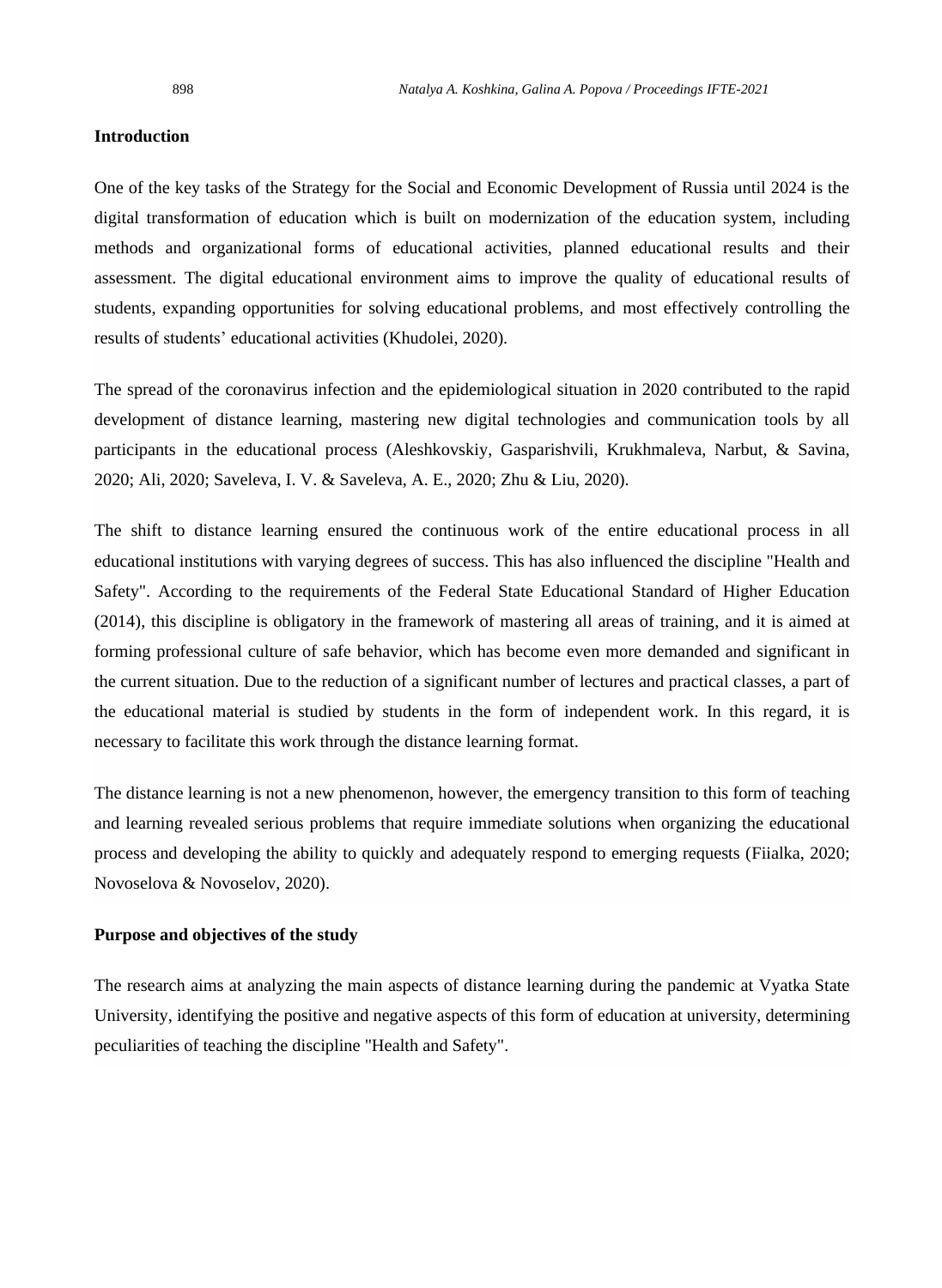#### **Literature review**

The situation developed against the background of the COVID-19 pandemic has contributed to the acceleration of the digitalization process. In particular, serious changes have affected the educational sphere where distance learning has become relevant. The rapid development of the coronavirus pandemic has entailed various psychological and organizational problems not only among students but also among teachers. Most of the students turned out not to be ready for effective changes in methods of acquiring knowledge (Kolykhmatov, 2020; Myslyakova & Usova, 2020; Sayeed et al., 2020; Sokolovskaya, 2020). In these conditions, distance learning has become an obligatory part of the educational process which until recently, was most in demand among students receiving additional education and students having various health limitations. It also allowed some students to combine education and work (Zener & Oshkina, 2020).

According to a number of authors (Akhrenov, Akhrenova, & Belous, 2020; Novoselova & Novoselov, 2020; Popova, 2015; Puchkova, 2016; Rogacheva & Semergey, 2020), digital technologies help to enhance the quality of education and, consequently, the professional competence of the younger generation due to the fact that traditional education does not always provide an opportunity to quickly adapt to new conditions of the educational process. According to Myslyakova and Usova (2020), the modern generation of students, characterized by having clip thinking and Internet addiction, is one of the determining factors for further development of distance learning in the education system.

The need to introduce distance learning to the educational process is substantiated in the works of Abramova, Boyarov, and Stankevich (2020), Alekhina and Makarova, (2020), Shamina (2019).

For the implementation of distance learning, various educational platforms and programs (Moodle, MsTeams, Zoom, Skype, Webinar.ru) are used. The educational process is carried out using a large number of electronic teaching materials, teaching aids, various types of knowledge control that are available to all students and teachers (Puchkova, 2016; Sadykova, 2020; Tantsura, 2020).

The active introduction of distance learning to the educational process has been observed since 2020 which was facilitated by the epidemiological situation (Aleshkovskiy et al., 2020; Ali, 2020; Kapasia et al., 2020; Saveleva, I. V. & Saveleva, A. E., 2020). According to the order of the Ministry of Science and Higher Education of the Russian Federation No. 397 dated 03.14.2020 (Ministry of Science and Higher Education of the Russian Federation, 2020), due to the threat of coronavirus infection, educational institutions moved to the distance learning form along with the traditional forms. Despite the fact that in September 2019, distance learning of educational institutions of all levels accounted for only 7-12%, the education system in this situation was forced to urgently switch to online training without alternative options.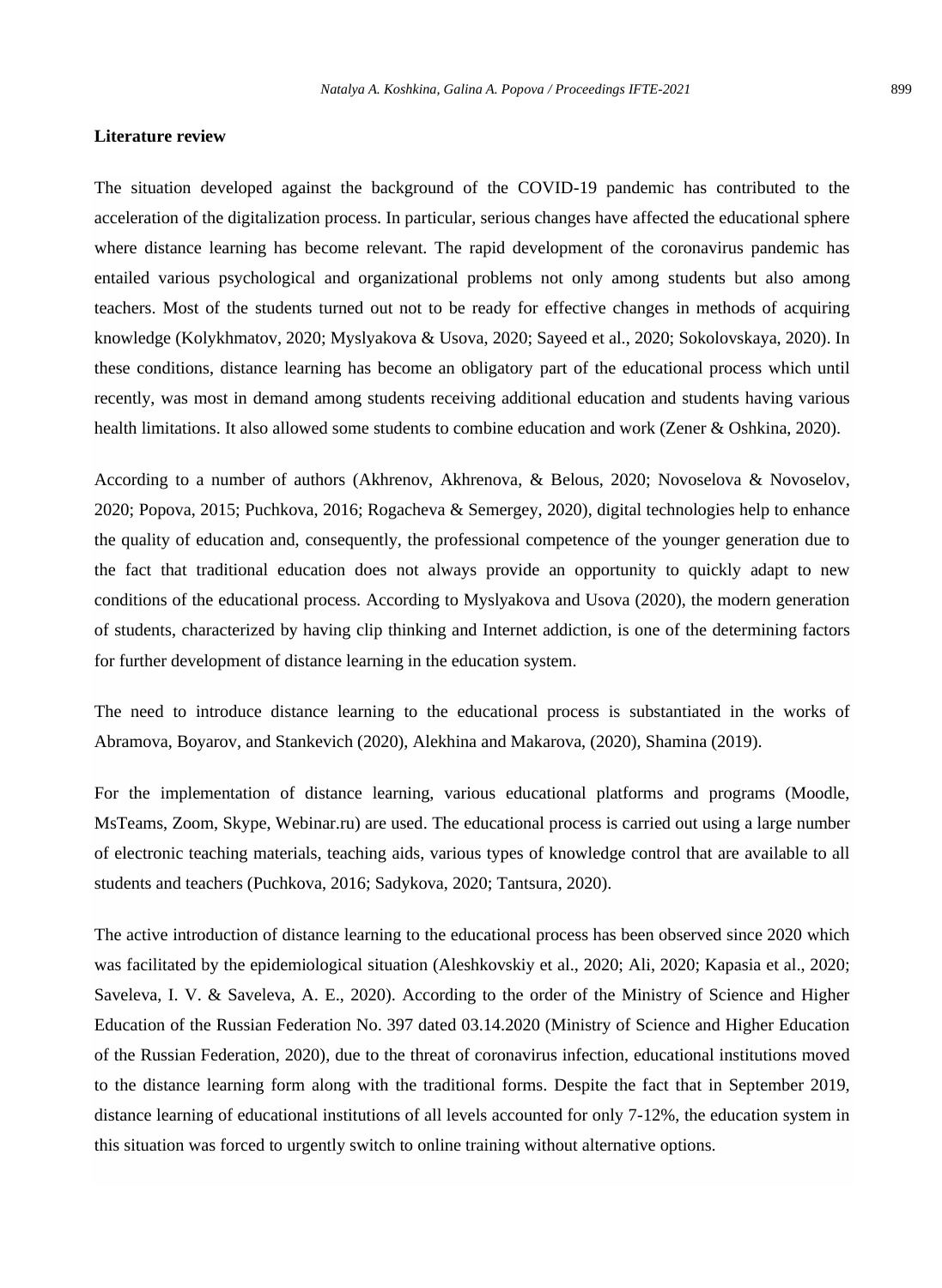At the same time, some educational institutions were unable to fully and quickly organize the virtual educational process in the audiovisual digital form (Akhrenov et al., 2020; Bukeikhanov, Gvozdkova, & Butrimova, 2020; Machenin, 2020; Oleynik, Mutalova, Bezenkova, & Manannikova, 2020).

The issues of ensuring human and environmental safety, protection from harmful and dangerous factors have always been of great importance for the society. Currently, in connection with the prevailing epidemiological situation, issues of human and social security have acquired even greater importance. The responsibility of the education system in the field of training students to form safe behavior has increased.

The analysis of the works of a number of authors (Ivanov & Boriskina, 2019; Lutfullaev et al., 2020; Rogacheva & Semergey, 2020; Sadykova, 2020) revealed that the fast transition to distance learning entailed important problems in organizing the educational process. Many higher education institutions experienced difficulties when changing the form of teaching of certain academic disciplines, which was facilitated by a strong time limit for adjusting and developing the pedagogical design of some disciplines. Also, participants of the educational process needed to improve their ability to work with online resources in a short time. At the same time, a certain number of students and teachers in conditions of self-isolation were not ready to join the unusual educational process, quickly navigate in the new conditions, which contributed to a stressful situation (Chaikina, 2020; Kolykhmatov, 2020; Sayeed et al., 2020). This was expressed in the complexity of choosing and installing the digital educational platform, using capabilities of the platform, connecting to the meeting mode, connecting a microphone, a web camera. Many students had a low bandwidth of the communication channel, an insufficient level of computer literacy, no personal computer, and were not able to independently organize educational activities online. A large volume of independent work, lack of communication between participants in the educational process, insufficient content of electronic courses complicated the educational process. There were difficulties connected with the control of attendance and student involvement in the learning process, which influenced its effectiveness. There were problems with the student's authentication when checking knowledge during the current and intermediate assessment. This situation could cause a violation of interaction between the teacher and students online, a decrease in concentration of students' attention on the educational process (Bukeikhanov et al., 2020; Ladyzhets et al., 2020; Kapasia et al., 2020; Tantsura, 2020; Zener & Oshkina, 2020).

Maintenance of safe living conditions, formation of the culture of safe behavior, including in extreme and emergency situations, are studied within the framework of the discipline "Health and Safety". To preserve the health and life of the person, to maintain high performance, it is necessary to develop the ideology of safe thinking and behavior, foreseeing dangers, and avoiding them if possible.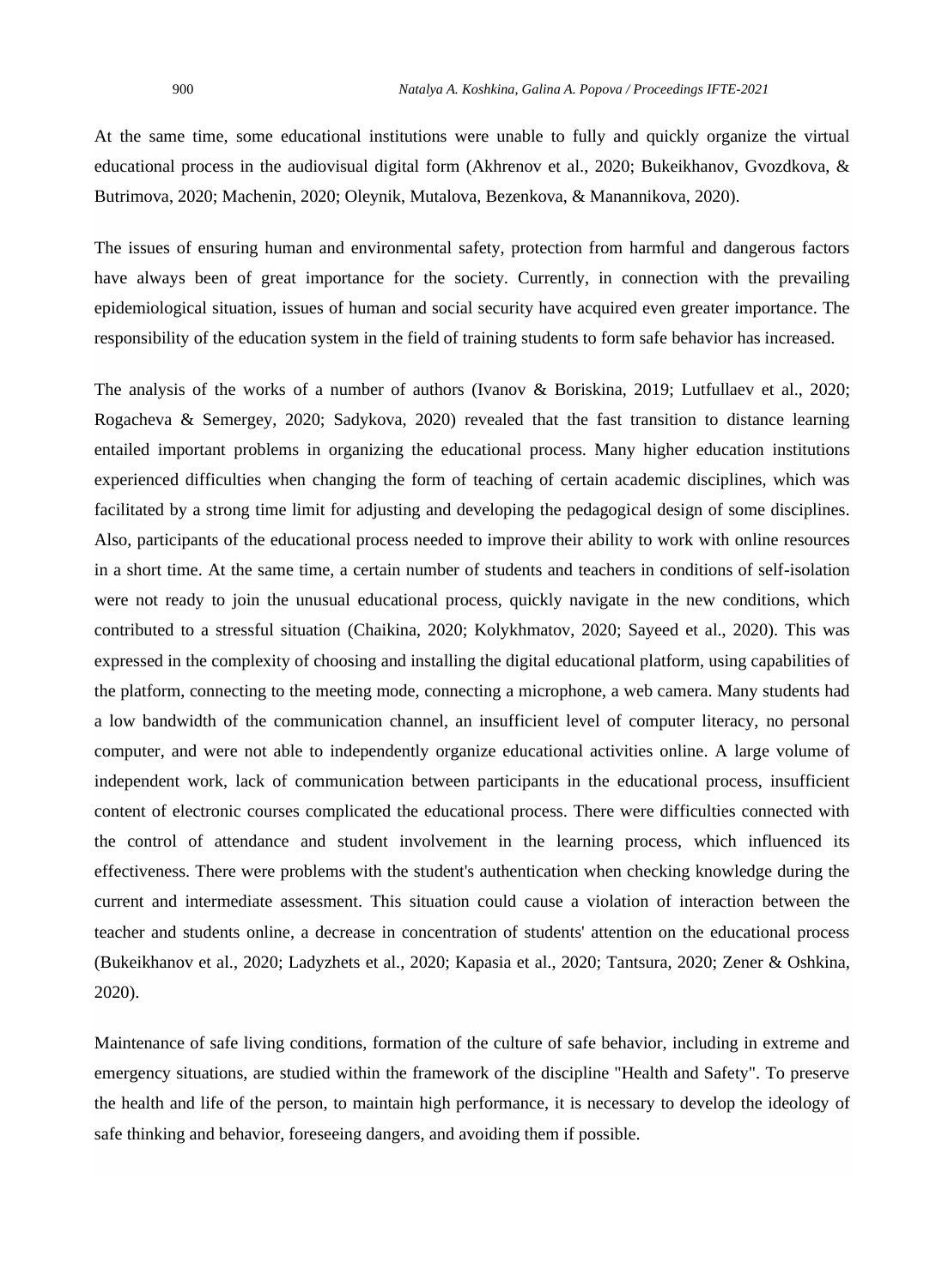In certain situations, knowledge and skills in first aid are required to save the person's life. The academic discipline "Health and Safety" forms the necessary knowledge about the negative factors of the environment, possible risks, knowledge and skills about how to protect against them, how to preserve life in dangerous and emergency situations. The discipline "Health and Safety" is compulsory and included in all bachelor educational programs. According to the competence UС-8 (Federal State Educational Standard of Higher Education, 2014), the student is able to develop and retain safe living conditions, including in difficult situations. According to the curriculum of the discipline "Health and Safety" 20 classroom hours are allocated for its study (two hours – lectures, 18 hours – practical classes), which is 28% of the total academic load. Most of it is in the form of independent work.

At the Department of Biomedical Disciplines at Vyatka State University, electronic educational resources within the framework of the educational discipline "Health and Safety" began to be implemented in 2017 in the Moodle system. The lecturers of the Department of Biomedical Disciplines for students of humanitarian and pedagogical directions drew up the lecture course on main sections of health and safety. This electronic training course includes video lectures, presentations, teaching materials, a fund of assessment tools for preparing and mastering the discipline by students. In view of the distance learning, the digital platform Microsoft Teams was used for organizing the educational process at Vyatka State University, which supplemented the Moodle platform. This platform made it possible to conduct lectures and practical classes according to the schedule, which took place in teams (groups) and channels (disciplines) online, post various educational and methodological materials, monitor student attendance, and give individual consultations.

## **Methodology**

For the study, theoretical and empirical methods were used. The theoretical methods included the analysis of educational, scientific, and methodological literature. The empirical methods included questionnaires, pedagogical observation, and the method of comparison. The official approval of the ethics committee of Vyatka State University and the written consent of the participants to participate in the survey were obtained. The study took place in three stages. At the first stage, the theoretical analysis of literary sources on the research problem was carried out. At the second stage, the questionnaire based on the analysis of the works of Alekhina and Makarova (2020), Zener and Oshkina (2020) was developed. The sample consisted of the first- and second-year students (age 18-19) majoring in pedagogical and humanitarian fields at Vyatka State University (Kirov, Russia). The questionnaire included 20 questions. 15 questions were closeended; 5 questions were open-ended.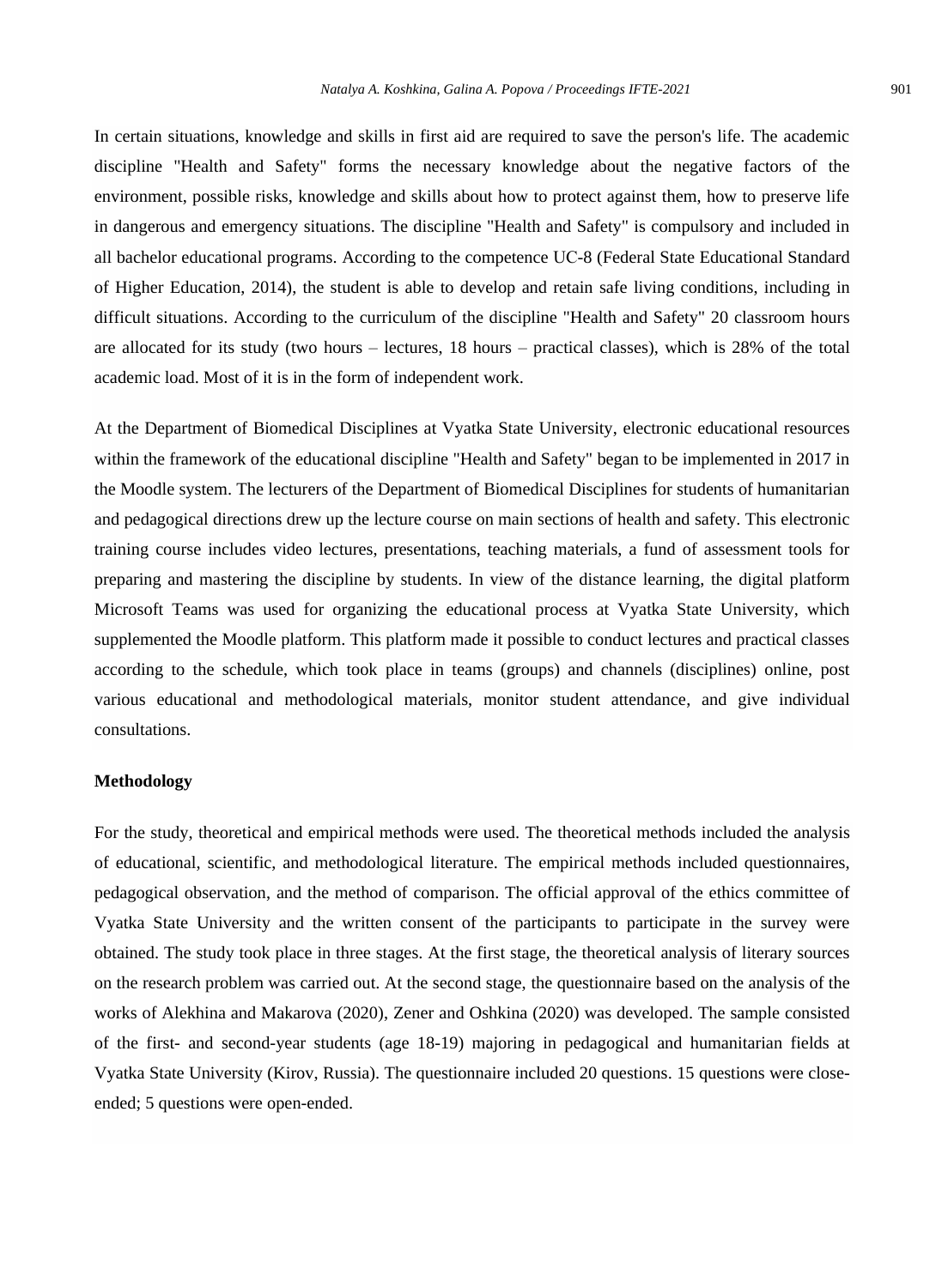The survey was aimed at identifying the advantages and disadvantages of distance learning, the peculiarities of studying the discipline "Health and Safety" in the distance form. At the third stage, an anonymous survey of students enrolled to the course "Health and Safety" in the distance form was carried out; it was followed by the analysis and interpretation of the obtained results. From the total array of respondents, 150 questionnaires were selected, which were filled out without errors. The data analysis was carried out by calculating the frequency of occurrence of responses to the total number of respondents with subsequent conversion to percentages. The percentage was calculated for each question of the questionnaire separately, the total number of respondents was taken as 100 percent.

## **Results**

The survey results showed that the majority of respondents (71%) generally have positive attitude to distance learning, while 18% found it difficult to give an explicit answer, and only 11% of respondents do not approve this form of education. During the survey, students noted both positive and negative aspects of distance learning. When assessing the positive aspects, the majority of students noted the opportunity to study in a comfortable and familiar environment (88%), saving time and money on the way to the university and back (85%).

According to the results of the survey, the main most useful advantages of e-learning for students are the adaptability and flexibility of the learning process (55 and 65%, respectively), the ability to combine different types of work at the same time (49%), combine work with studies (32%). 13% of the respondents noted the individuality of teaching among the positive aspects. Students also noted the ability to timely and quickly edit and improve the completed educational material sent to the teacher for evaluation (34%). According to the respondents, it can be noted that some students had to "resort to studying additional literary sources" for a more in-depth study of educational issues (28%). However, among the total number of the respondents, there were students who treated this form of education formally (22%) and commented that "one can join the course but do other things instead". Among the respondents, there were students who found it difficult to determine the advantages of this form of education (2-3%).

Among the negative aspects, the students noted an increase in the labor intensity of studying disciplines, a large volume of assigned educational materials (57%). In this regard, many respondents underlined that this training form requires more time to get ready for classes and do homework in comparison with the full-time training form (33%). According to the students, it is difficult to work in this mode; it is difficult to master the educational material (38%), which requires more time to study it (48%).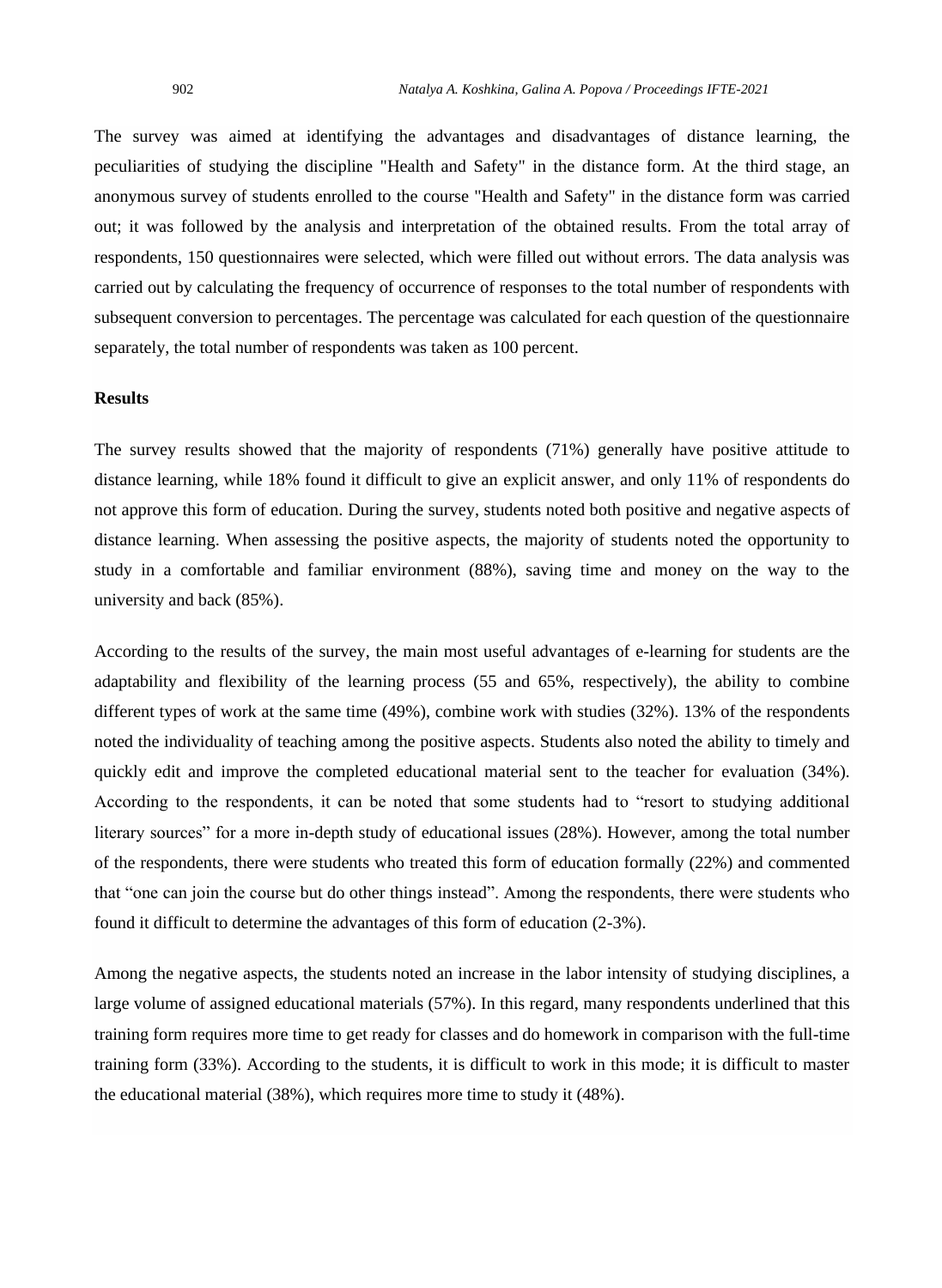For prompt communication with the teacher, it is necessary to have a computer and an uninterrupted Internet connection, which is confirmed by the answers of the students who did not have the opportunity to ask questions on the topic of the discipline (8%) and receive a timely comment from the teacher on homework (8%). The sudden transition to distance learning and the negative aspects revealed as the result of the survey of the students contributed to a stressful situation, which negatively affected the general wellbeing of students (12%).

An important component of the educational process is the direct communication of students with the teacher during classes. In connection with the transition to the distance form, direct communication for students has become especially significant and necessary, which is consistent with the opinion of the respondents. Thus, 45% of the respondents noted the lack of direct communication with the teacher, 36% – that with classmates.

The survey results showed that the students faced difficulties in mastering online platforms. The students were required to independently connect to the platform, register, and study the features of using the platform's tools. These difficulties were experienced by 24% of the students, 31% of the respondents noted the lack of good Internet connection, 15% had difficulties with the placement of the completed work in the Moodle system for assessment by the teacher. In the opinion of some students (15%), when assessing the performed work by the teacher, there were no comments indicating errors and criteria of assessment (giving points).

#### *Assessment of organization of distance learning when studying the discipline "Health and Safety"*

For the formation of competence when studying the discipline "Health and Safety", it is obligatory to implement the practice-oriented approach, which in the conditions of distance learning turned out to be quite difficult. Thus, 75% of the respondents noted that the greatest difficulties in studying the discipline are associated with the formation of skills of providing first aid to the victim. Also, there were difficulties when studying the rules of behavior, algorithms for actions in dangerous and emergency situations (45%), the use of protective equipment (58%), which in most cases was theoretical. Students noted that watching demonstration videos (52%), studying information on specialized sites (Ministry of Emergency Situations, civil defence site, site of disaster medicine, and other sites) (38%) helped the most effective assimilation of practical tasks. According to the respondents, the positive aspect in mastering the educational material was the possibility of individual video consultations with the teacher in Teams (68%), the opportunity to receive an explanation of the mistakes and comments in the students' independent tasks online or in the chat (49%). For 45% of the respondents, the timeliness of checking assignments by the teacher was important.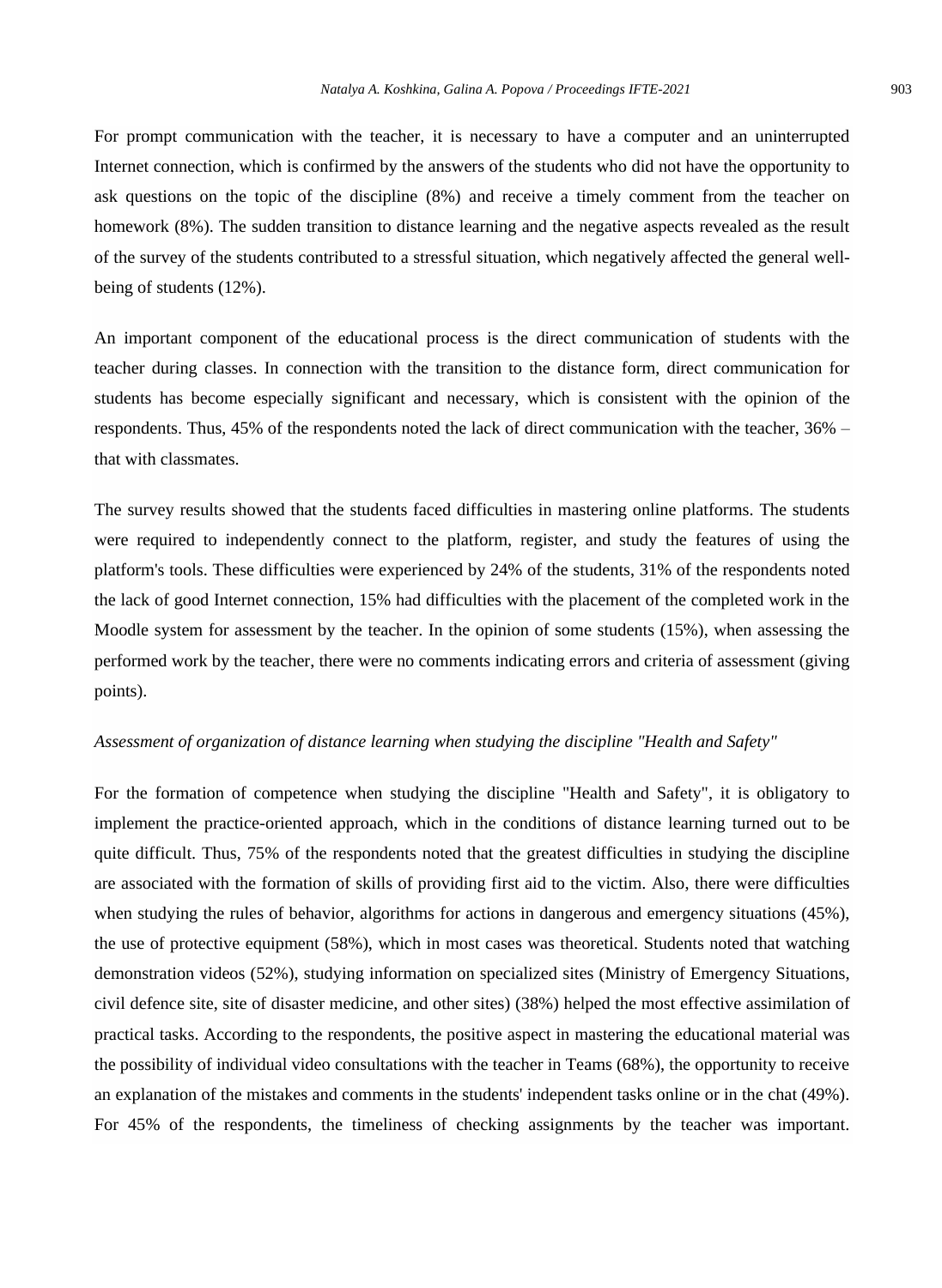Assessing the answers to the question "How do you assess the changes in teaching of the discipline during the transition to distance learning?" showed that "quality of teaching the discipline (quality of lectures and practical lessons)", according to 15% of respondents, improved, for 62% it remained unchanged, 12% thought it worsened. At the same time, the objectivity of the teacher's assessment, according to the majority of respondents, remained unchanged (79%). Meantime, 19% of the students believed that the objectivity of assessment increased during the period of distance learning, 3% of the respondents noted its decrease.

In general, according to 72% of the respondents, elements of distance learning should be more actively used when organizing traditional education, since this form of education was convenient and comfortable. However, 18% of the respondents consider the traditional form more convenient for learning in comparison with distance learning. According to the students, there is direct communication with the teacher, an opportunity to form practical skills and the amount of independent work is less in the traditional form. Thus, the survey of students showed that distance learning is convenient for most students. However, the identified problems and difficulties related to the organization of the educational process require further improvement of this form of education.

### **Discussion**

The conducted research confirms the need to improve the organization of distance learning when teaching the discipline "Health and Safety". When organizing the educational process in the distance form, the pedagogical community faced a number of problems and difficulties that needed to be solved urgently. First of all, these are the technical difficulties when mastering various digital educational platforms by teachers and students, as well as problems associated with self-organization and self-discipline of students, which could affect the quality of assimilation of the educational material. Learning in a digital environment does not fully provide an opportunity to develop communicative functions and group work skills, which is also confirmed by research of other authors (Akhrenov et al., 2020; Aleshkovskiy et al., 2020).

The distance learning form limits possibilities for organizing practical classes due to the presence of certain technical difficulties (Alekhina & Makarova, 2020; Ivanov & Boriskina, 2019; Shamina, 2019). One of the main problems was organization of the educational process for formation of skills in the field of security: "virtual" training in practical skills does not contribute to formation of real action. For example, mastering skills of cardiopulmonary resuscitation, first aid for injuries, using personal protective equipment, working out algorithms for actions in emergency situations. Under these conditions, mastering the discipline "Health and Safety" in the online form was mostly of formal and theoretical, which may further affect the ability of students to act correctly in dangerous and emergency situations.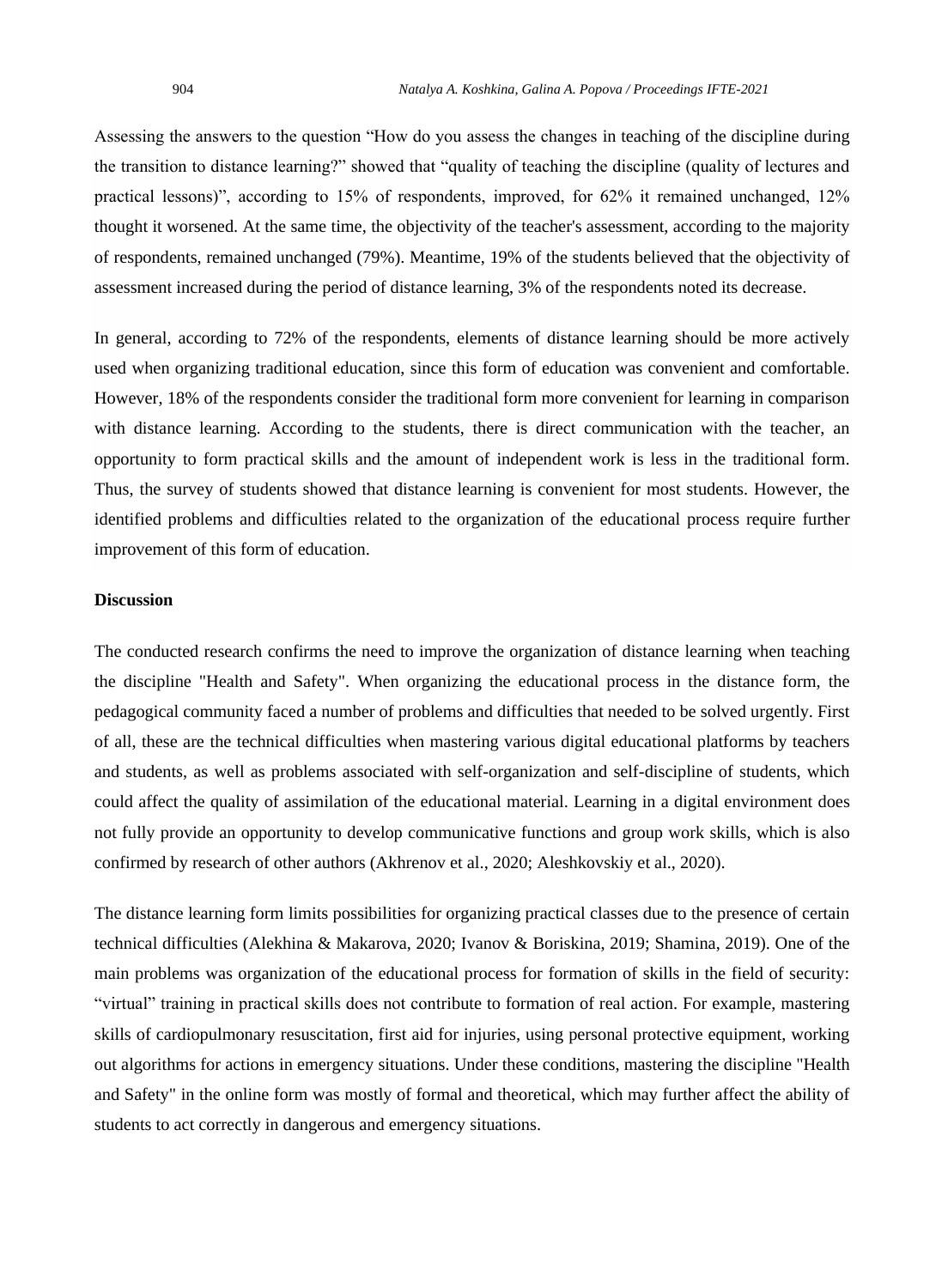Distance learning does not make it possible to carry out the necessary full control of attendance and student involvement in the educational process. This is due to the students' technical difficulties. Also the authors of this article consider the lack of desire of some students to take a direct part in the discussed issues.

Despite difficulties and problems of the distance learning form, according to the results of the survey, we and a number of authors (Akhrenov et al., 2020; Leontyeva & Rebrina, 2018; Lutfullaev et al., 2020) noted positive trends. In line with the results of the survey among students of Vyatka State University and the analysis of the opinions of students from other universities, this form of education is more convenient. This is due to the presence of a comfortable (home) environment, an individual pace of learning, the possibility of self-education and combining study with other activities. For the teacher, this is an opportunity to improve professional competence, self-expression, the ability to overcome difficulties and barriers of the electronic communication by students. Nevertheless, the most promising form of organizing the educational activities of higher educational institutions is blended learning, which involves integration of full-time education with distance technologies, which provides additional opportunities for acquiring knowledge and methods of obtaining it (Abramova et al., 2020; Alekhina & Makarova, 2020).

During the period of distance learning, it became possible for universities to expand cooperation with each other and give methodological support for the use of digital platforms in the educational process. This training form provides a wide range of favorable circumstances and possibilities for changing and advancing educational systems, allows the teacher to use various tools to stimulate students to master the course (Lutfullaev et al., 2020).

#### **Conclusion**

Thus, the study allows to conclude that it is necessary to improve the distance learning form, expand possibilities of using various electronic resources in the educational process when teaching "Health and Safety". At Vyatka State University, the transition to distance learning during the pandemic was organized timely using electronic educational platforms (Microsoft Teams, Moodle). To organize training in the discipline "Health and Safety", the electronic training course was added, which contained educational and methodological materials. Classes were held in accordance with the schedule in the form of webinars and video lectures. The survey of students made it possible to identify the advantages and disadvantages of distance learning. When organizing the full-time educational process, elements of distance learning must be used to modernize the educational process. Regardless the importance of distance learning in forced conditions and effectiveness of using information learning systems, this form cannot be considered a full alternative form of traditional education.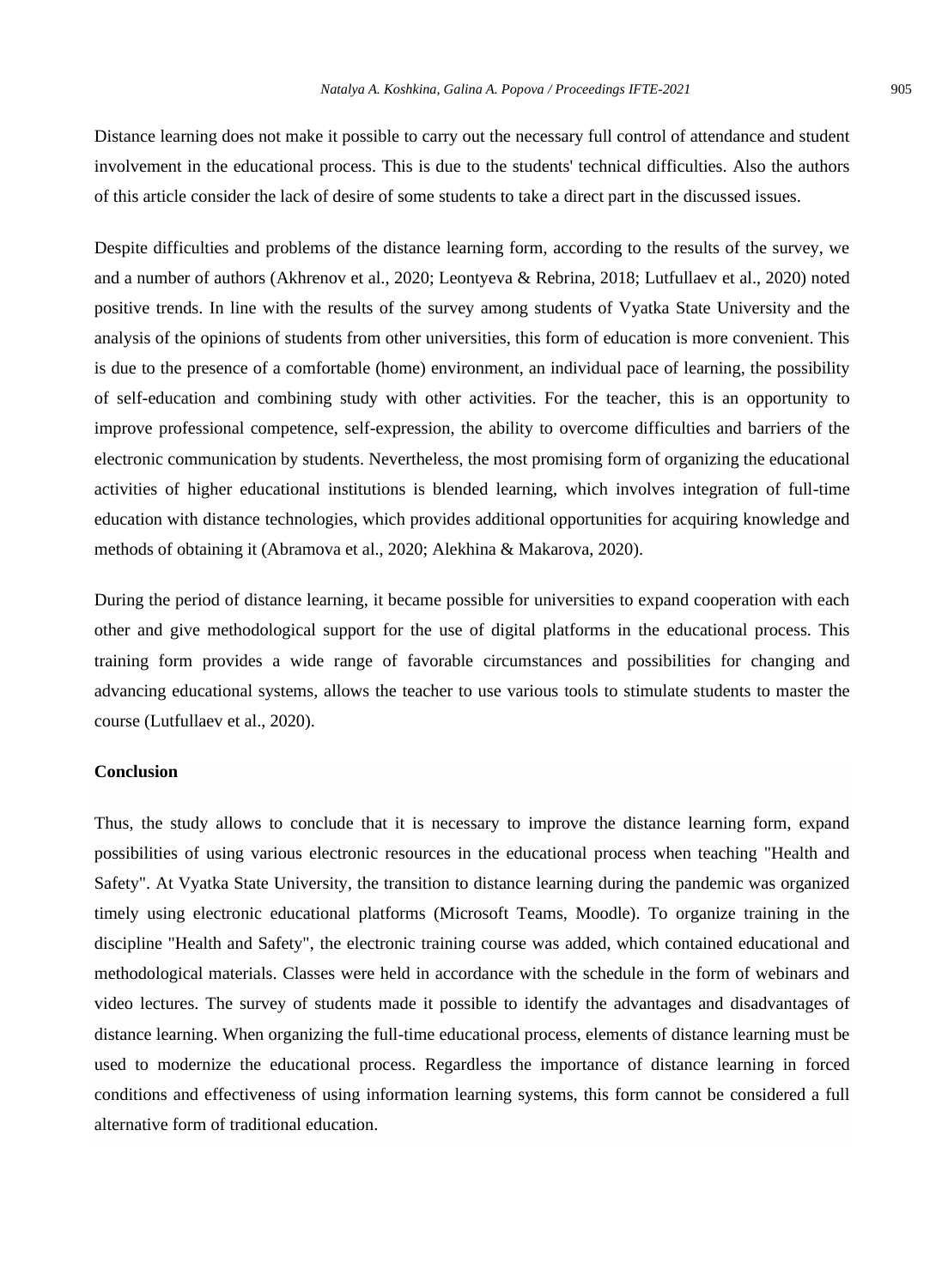#### **Funding**

The authors have no funding to report.

#### **Competing interests**

The authors have declared that no competing interests exist.

#### **Acknowledgements**

The authors have no support to report.

## **References**

- Abramova, S. V., Boyarov, E. N., & Stankevich, P. V. (2020). Implementation of mixed learning in the modern educational process. *Modern Problems of Science and Education, 5*, 1-10.
- Akhrenov, V. N., Akhrenova, N. A., & Belous, E. Yu. (2020). Distance Learning-2020 and the Problems of Cybersocialization of the Educational Process Participants. *Bulletin of the Moscow Region State University. Series: Pedagogics*, *3*, 6-14. DOI: 10.18384/2310-7219-2020-3-6-14.
- Alekhina, E. A., & Makarova, N. A. (2020). Specifics of Organizing Distance Learning of Organic Chemistry at a Pedagogical University in Conditions of a Pandemic Coronavirus Infection. *Open Education, 24*(5), 36-46.
- Aleshkovskiy, I. A., Gasparishvili, A. T., Krukhmaleva, O. V., Narbut, N. P., & Savina, N. E. (2020). Russian University Students about Distance Learning: Assessments and Opportunities. *Higher Education in Russia, 10,* 86-100. DOI: [https://doi.org/10.31992/0869-3617-2020-29-10-86-100.](https://doi.org/10.31992/0869-3617-2020-29-10-86-100)
- Ali, W. (2020). Online and Remote Learning in Higher Education Institutes: A Necessity in light of COVID-19 Pandemic. *Higher Education*, *10*(3), 16-25. DOI: [https://doi.org/10.5539/hes.v10n3p16.](https://doi.org/10.5539/hes.v10n3p16)
- Bukeikhanov, N. R., Gvozdkova, S. I., & Butrimova, E. V. (2020). Evaluation of the effectiveness of digital teaching technologies in the conditions of COVID-19. *Russian regions: looking into the future, 7*(2), 62-75.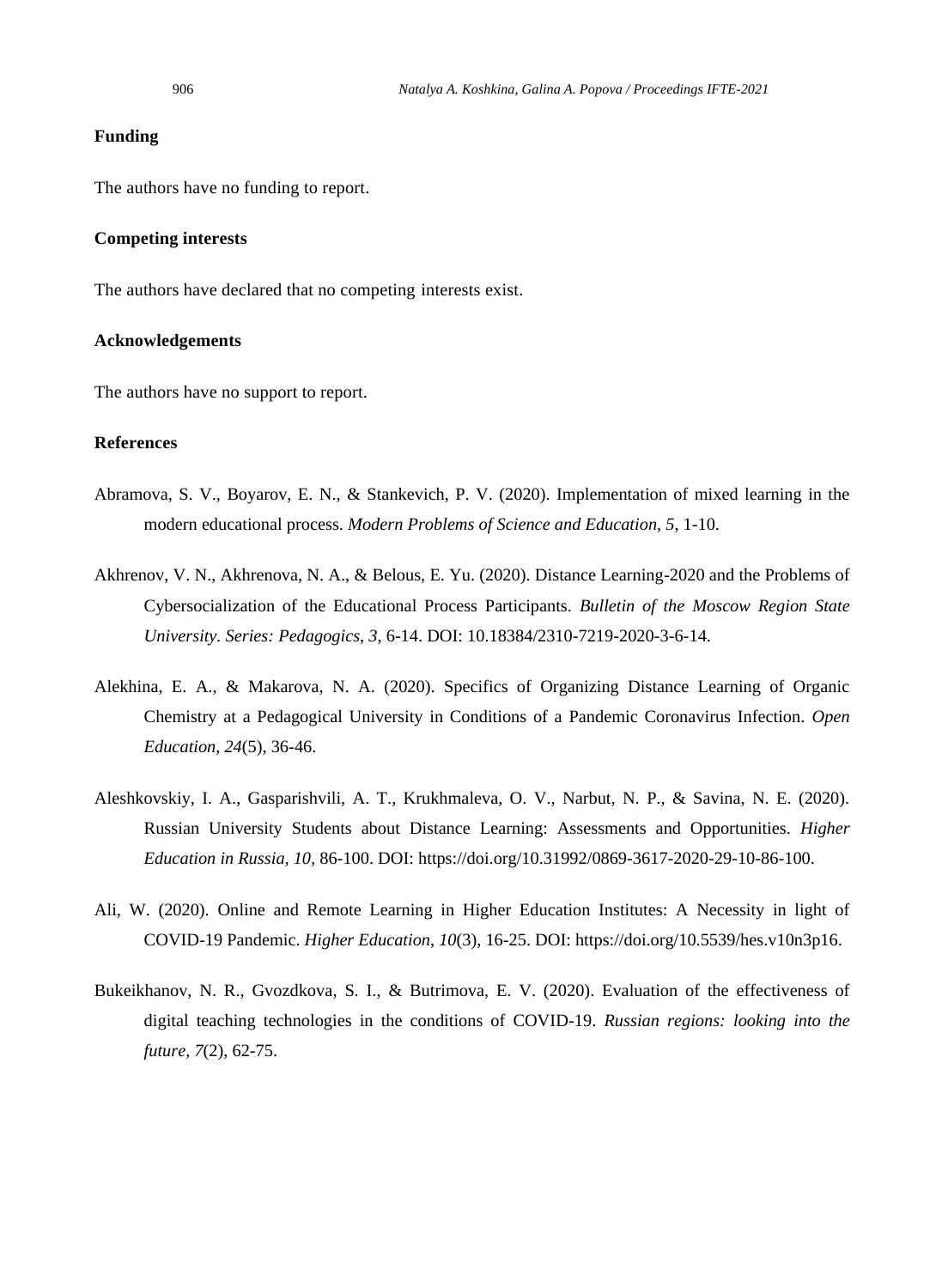Chaikina, E. V. (2020). Features of teaching mathematics in a technical university in the context of distance learning. *Actual problems of teaching mathematics in a technical university, 8,* 254-258. DOI: 10.25206/2307-5430-2020-8-254-258.

Federal State Educational Standard of Higher Education. (2014). Retrieved from<https://fgos.ru/>

- Fiialka, S. (2020). School Media Education During the COVID-19 Pandemic: Limitations and New Opportunities. *Media Education, 60*(3), 367-374. DOI: 10.13187/me.2020.3.367.
- Ivanov, A. N., & Boriskina, A. V. (2019). Prospects of using distance education in Occupational safety discipline. *Modern education: content, technology, quality, 1,* 348-350.
- Kapasia, N., Pintu, P., Roy, A., Saha, J., Zaveri, A., Mallick, R., Barman, B., Das, P., & Chouhan, P. (2020). Impact of lockdown on learning status of undergraduate and postgraduate students during COVID-19 pandemic in West Bengal, India. *Children and Youth Services Review, 116*, 105-194. DOI: [https://doi.org/10.1016/j.](https://doi.org/10.1016/j) childyouth.2020.105194.
- Khudolei, E. S. (2020). About the readiness of students of professional educational organizations to learning the conditions of digital transformation of education. *Innovative development of vocational education, 3*(27), 74-79.
- Kolykhmatov, V. I. (2020). Experience of distance learning under pandemic and forced restrictions. *Uchenye zapiski universiteta imeni P.F. Lesgafta, 8*(186), 150-156. DOI: 10.34835/issn.2308- 1961.2020.8.p150-156.
- Ladyzhets, N. S., Neborskiy, E. V., Boguslavsky, M. V., & Naumova, T. A. (2020). Socio-educational aspects of force major actualization of theory and practice of digital university under the conditions of pandemia COVID-19. *Bulletin of Udmurt University. Sociology. Political Science. International Relations, 4*(2), 125-131. DOI: 10.35634/2587-9030-2020-4-2-125-131.
- Leontyeva, I. А., & Rebrina, F. G. (2018). Distance e-learning courses for use in educational process at universities. *The Herald of South-Ural state Humanities-Pedagogical University, 3, 114-124.* DOI:10.25588/CSPU.2018.12.
- Lutfullaev, G. U., Lutfullaev, U. L., Kobilova, Sh. Sh., & Nematov, U. S. (2020). Experience of distance learning in the context of the COVID-19 pandemic. *Problems of pedagogy, 4*(49), 66-69.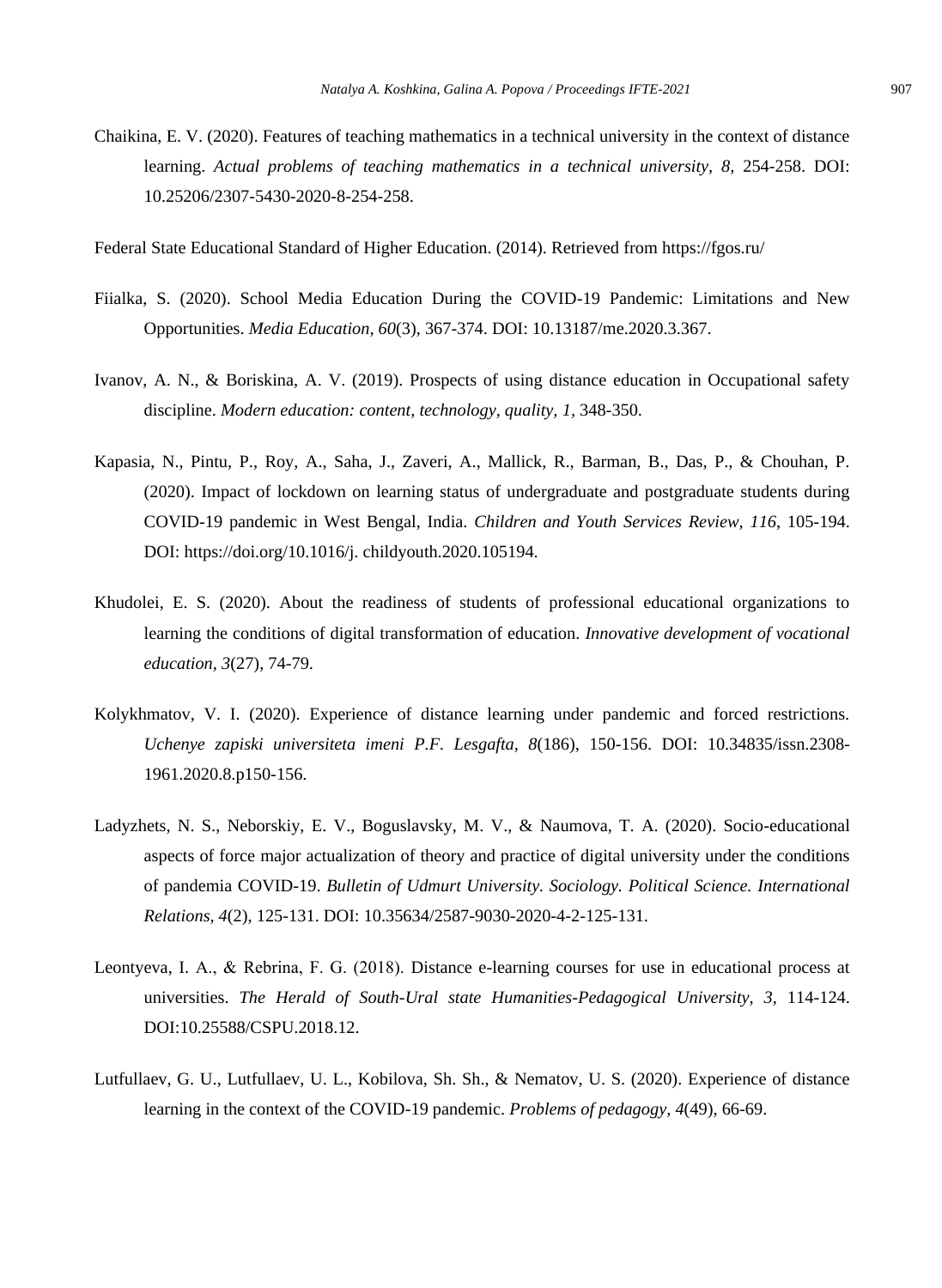- Machenin, A. (2020). Theory and practice of functioning of the virtual remote model of Medical and biological university of innovation and continuous education of the state research center  $-$  A.I. Burnasyan FederaL medical biophysical center of federal medical biological agency in the context of the global COVID-19 pandemic. *Medical education and professional development, 11*(4), 149- 186.
- Ministry of Science and Higher Education of the Russian Federation. (2020). *Decree No. 397 "On the Organization of Educational Activities in Organizations Implementing Educational Programs of Higher Education and Corresponding Additional Professional Programs, in the Context of Preventing the Spread of a New Coronavirus Infection in the Russian Federation"*. Retrieved from [https://minobrnauki.gov.ru/documents/?ELEMENT\\_ID=18515](https://minobrnauki.gov.ru/documents/?ELEMENT_ID=18515)
- Myslyakova, Yu. G., & Usova, N. V. (2020). Digital Transformation of Educational Services of Higher Education Institutions in the Conditions of Global Challenges: Regional Aspect. *E-journal. Public Administration, 82,* 326-353. DOI: 10.24411/2070-1381-2020-10105.
- Novoselova, D. V., & Novoselov, D. V. (2020). The distance learning in a pandemic. *Theory and practice of scientific research, 3*(11), 35-39.
- Oleynik, E. V., Mutalova, D. A., Bezenkova, T. A., & Manannikova, A. V. (2020). Studying the problem of adaptation university students in conditions of selfisolation to on-line training with the use of distance education technologies. *Modern Pedagogical Education, 5,* 69-72.
- Popova, S. A. (2015). Development of Educational Resources for Health and Safety Training Course. *Upravlenie, 3*(9), 33-38. DOI 10.12737/13335.
- Puchkova, E. S. (2016). Rules for preparing educational tasks placed in the distance learning system for teaching students of pedagogical universities. *International scientific journal Innovative science, 12*(3), 86-88.
- Rogacheva, P. S., & Semergey, S. V. (2020). Problems of distance education in the pandemic period. *Vestnik Majkopskogo Gosudarstvennogo Tehnologiceskogo Universiteta*, *12*(4), 85-93. DOI: https: doi.org/10.47370/2078-1024-2020-12-4-85-93.
- Sadykova, R. (2020). Distance learning of students: realities and experience. *Scientific and methodological electronic journal Koncept, 9,* 41-56. Retrieved from [https://e-koncept.ru/2020/201063.htm.](https://e-koncept.ru/2020/201063.htm)